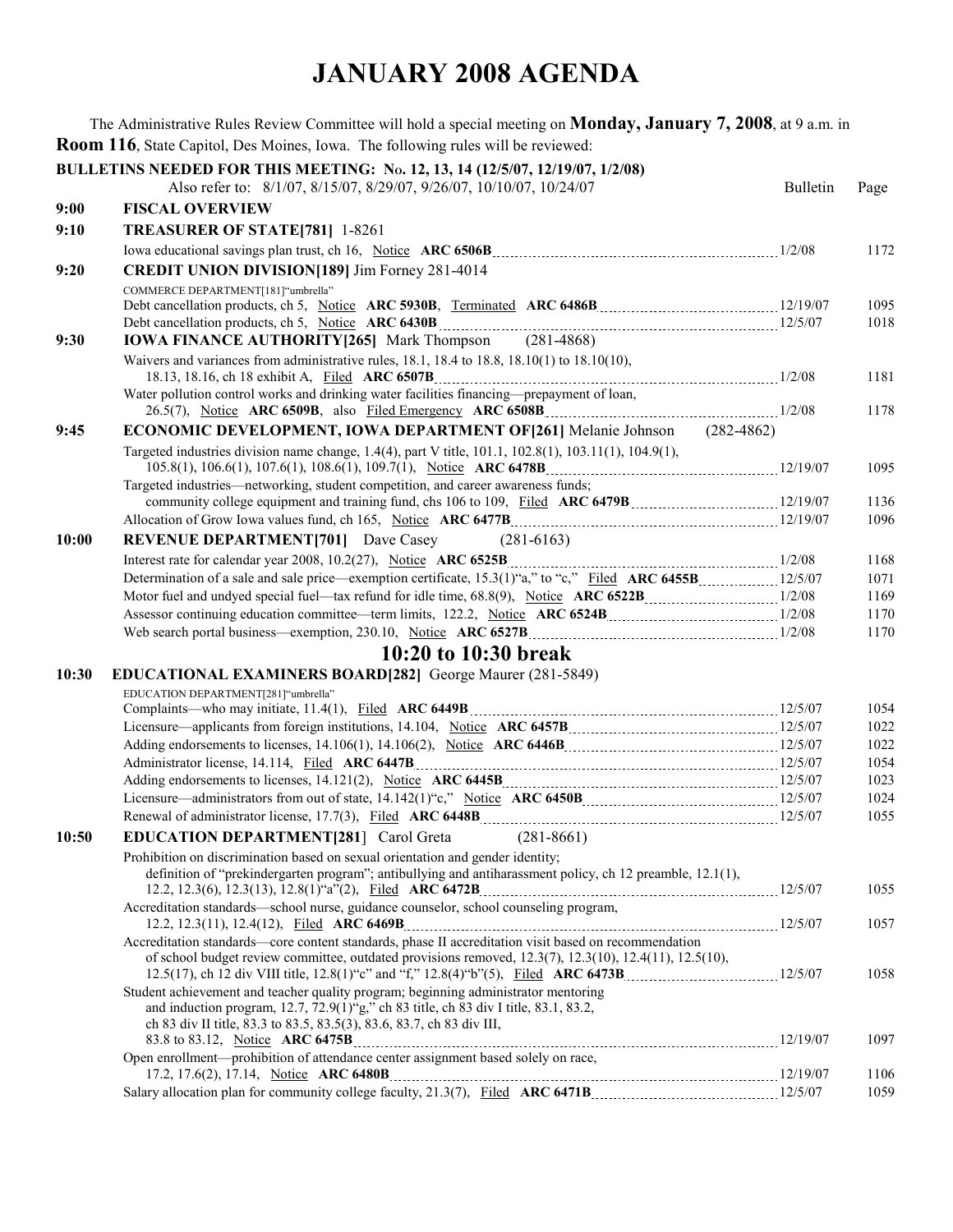|       | <b>EDUCATION DEPARTMENT[281] continued</b>                                                                                                                                                                                                                     |      |
|-------|----------------------------------------------------------------------------------------------------------------------------------------------------------------------------------------------------------------------------------------------------------------|------|
|       |                                                                                                                                                                                                                                                                | 1060 |
|       |                                                                                                                                                                                                                                                                | 1060 |
| 11:15 | <b>ENVIRONMENTAL PROTECTION COMMISSION 567 Marla Gallardo</b> (281-8678)                                                                                                                                                                                       |      |
|       | NATURAL RESOURCES DEPARTMENT[561]"umbrella"<br>Air quality, 20.2, 21.1(3), 22.1(2)"r," 22.1(2)"w"(6)"8," 22.1(2)"aa" and "nn," 22.4, 22.120,<br>$23.1(2)$ , $23.1(2)$ and "nn," $23.1(3)$ , $23.1(4)$ , $23.1(4)$ "be" and "el" to "eq," $23.1(6)$ "a" $(2)$ , |      |
|       |                                                                                                                                                                                                                                                                | 1156 |
|       | Federal effluent and pretreatment standards—references updated, 60.2, 62.4, 62.5,                                                                                                                                                                              | 1066 |
|       | Fees for authorizations issued under the general permits for storm water discharges,                                                                                                                                                                           | 1161 |
| 11:25 | <b>NATURAL RESOURCE COMMISSION[571]</b> Marla Gallardo (281-8678)                                                                                                                                                                                              |      |
|       | NATURAL RESOURCES DEPARTMENT[561] "umbrella"                                                                                                                                                                                                                   | 1069 |
|       | Violation suspension program—criminal trespass while hunting deer, 15.6(1), 15.6(2),                                                                                                                                                                           | 1051 |
|       | Water trails development program; low-head dam safety program, ch 30 title, ch 30 div I title, 30.1,                                                                                                                                                           | 1042 |
|       |                                                                                                                                                                                                                                                                | 1045 |
| 11:40 | <b>INSPECTIONS AND APPEALS DEPARTMENT[481]</b> Steve Mandenach (281-0148)                                                                                                                                                                                      |      |
|       | Food and consumer safety, 30.1 to 30.5, 30.8, 30.10, 30.11, 30.13, 31.1 to 31.4,<br>31.9, 31.12; rescind ch 32; 34.1(4), 34.2, 35.1, 35.2, 35.3(3), 35.4(1), 35.6, 35.7,                                                                                       |      |
|       |                                                                                                                                                                                                                                                                | 1030 |
|       |                                                                                                                                                                                                                                                                | 1069 |

#### **Noon--1:15p.m. lunch**

| 1:15 | PETROLEUM UST FUND BOARD, IOWA COMPREHENSIVE[591] Scott Scheidel                                                | $(267-9101)$ |      |
|------|-----------------------------------------------------------------------------------------------------------------|--------------|------|
|      | HELD OVER FROM DECEMBER-70 day delay                                                                            |              |      |
|      | Claims for reimbursement for removal of eligible underground storage tanks; installers and inspectors,          |              | 991  |
| 1:30 | <b>INSURANCE DIVISION[191]</b> Susan E. Voss (281-6836)                                                         |              |      |
|      | COMMERCE DEPARTMENT[181]"umbrella"                                                                              |              |      |
|      |                                                                                                                 |              | 1177 |
|      | Securities, 50.10(1)"a," 50.10(3), 50.12(1), 50.15(2), 50.39(1)"e," 50.40(1)"c" and "d,"                        |              |      |
|      | 50.40(2), 50.41(1)"d" and "e," 50.43, 50.66(2), 50.66(4) to 50.66(9), 50.66(19),<br>50.102(3), Filed ARC 6495B  |              | 1138 |
|      |                                                                                                                 |              | 1162 |
|      |                                                                                                                 |              | 1036 |
| 2:00 | HUMAN SERVICES DEPARTMENT[441] Nancy Freudenberg (281-8438)                                                     |              |      |
|      |                                                                                                                 |              | 1137 |
|      | State supplementary assistance program—annual adjustments to eligibility and payment levels,                    |              |      |
|      | 51.4(1), 51.7, 52.1(1) to 52.1(3), 52.1(3) "a"(2), Notice ARC 6523B,                                            |              |      |
|      |                                                                                                                 |              | 1175 |
|      | Medicaid—eligibility for newborns, verification of identity and citizenship, 75.1(20), 75.1(20) "a,"            |              | 1028 |
|      | Medicaid eligibility and benefits—forms and procedures, $75.1(35)$ "c" $(2)$ ,                                  |              |      |
|      | 75.1(35)"f," "i" and "j," 75.1(35)"l"(2) and (3), 75.2, 75.2(1) to 75.2(5), 75.3, 75.4,                         |              |      |
|      | 75.4(3) "d" and "e," 75.4(4) "c," 75.4(6), 75.20(2) "b," 75.20(4), 75.20(5), 76.1,                              |              |      |
|      |                                                                                                                 |              | 1111 |
|      | Medicaid eligibility and financial participation of a married person residing in a medical institution,         |              |      |
|      |                                                                                                                 |              | 1179 |
|      | Personal needs allowance for Medicaid members who reside in a medical institution, 75.16(2)"a," 75.16(2)"a"(3), |              |      |
|      |                                                                                                                 |              | 1180 |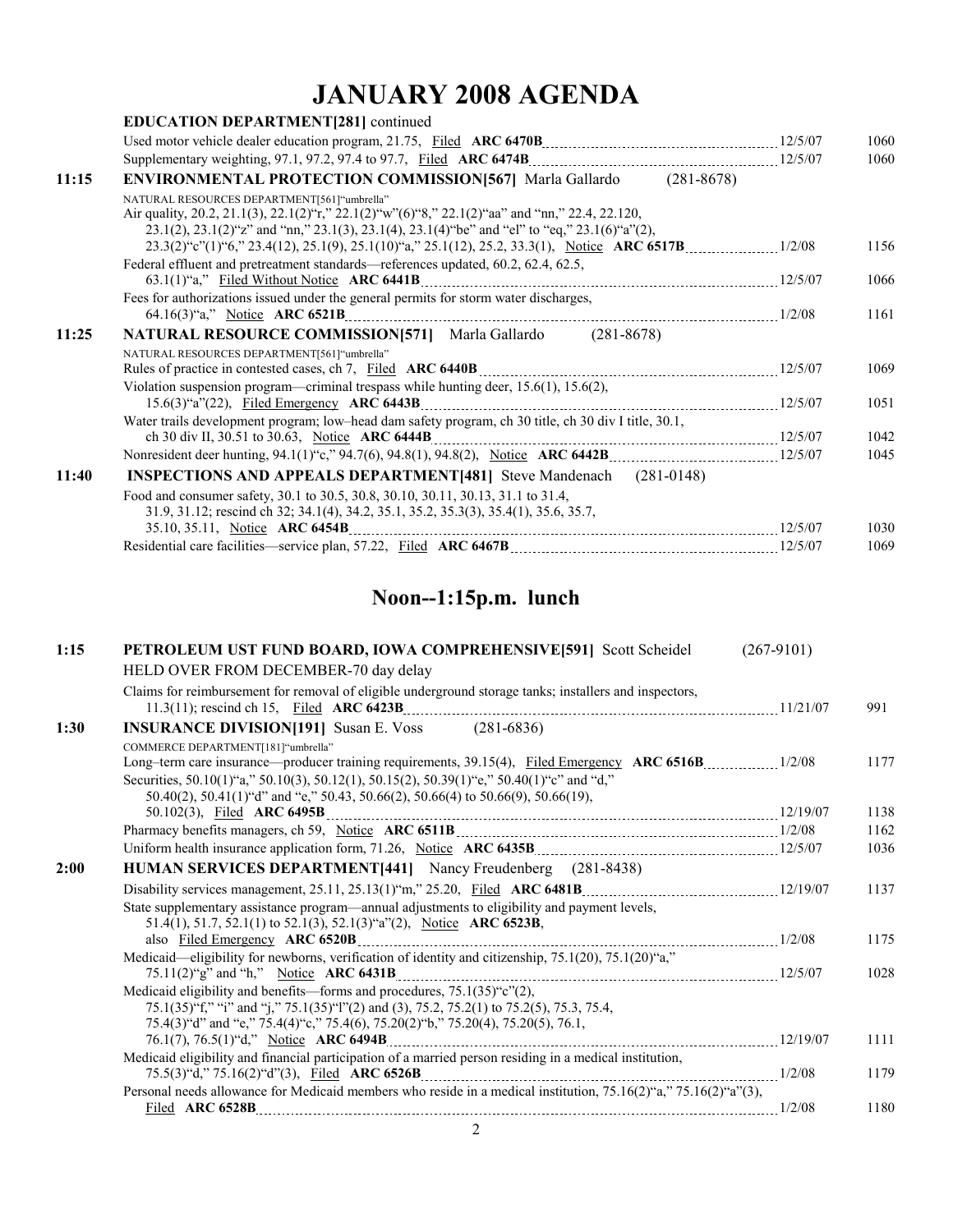|              | HUMAN SERVICES DEPARTMENT[441] continued                                                                                                                                                 |        |              |
|--------------|------------------------------------------------------------------------------------------------------------------------------------------------------------------------------------------|--------|--------------|
|              | Personal needs allowance for Medicaid members who reside in a long-term care facility, 75.16(2)"a"(1),                                                                                   |        |              |
|              |                                                                                                                                                                                          |        | 1180         |
|              | Medicaid reimbursement of nursing facilities, 81.1, 81.6(16), 81.6(16) "e"(1)"2,"                                                                                                        |        | 1067         |
|              | $81.6(16)$ "f"(1)"2," $81.6(16)$ "f"(2)"2," $81.6(16)$ "f"(3)"2," $81.6(16)$ "f"(4)"2,"                                                                                                  |        |              |
|              |                                                                                                                                                                                          |        | 1047         |
|              | Purchase of legal services for permanency, 172.31, 172.34(3),                                                                                                                            |        |              |
|              |                                                                                                                                                                                          |        | 1050         |
|              | Treatment of reports of dependent adult abuse, 176.3(4), 176.13(4), Filed Without Notice ARC 6459B 12/5/07                                                                               |        | 1068         |
|              | Extension of transition period for family-centered services, 182.3(1), Filed Emergency ARC 6515B  1/2/08                                                                                 |        | 1176         |
|              |                                                                                                                                                                                          |        | 1029         |
|              | Foster care—verification of citizenship, 202.2(5), 202.2(6), 202.3, 202.16(1),                                                                                                           |        | 1113         |
| 3:00         | <b>COMMITTEE BUSINESS</b>                                                                                                                                                                |        |              |
|              | Approve minutes---February meeting---miscellaneous                                                                                                                                       |        |              |
|              |                                                                                                                                                                                          |        |              |
|              | <b>No Representative Called</b>                                                                                                                                                          |        |              |
| XX:00        | <b>ADMINISTRATIVE SERVICES DEPARTMENT[11]</b>                                                                                                                                            |        |              |
|              |                                                                                                                                                                                          |        | 1053         |
| XX:00        | <b>AGRICULTURE AND LAND STEWARDSHIP DEPARTMENT[21]</b>                                                                                                                                   |        |              |
|              | Avian influenza, 64.185, 64.187, 64.188, 64.191(2)"e"(7), 64.191(2)"g," 64.192,                                                                                                          |        |              |
|              |                                                                                                                                                                                          |        | 1134         |
| <b>XX:00</b> | <b>CULTURAL AFFAIRS DEPARTMENT[221]</b>                                                                                                                                                  |        |              |
|              |                                                                                                                                                                                          |        | 1053         |
|              | Cultural enrichment grant (CEG) program, ch 8 title, 8.1 to 8.3, 8.4(1), 8.4(2), 8.5 to 8.10, Filed ARC 6462B 12/5/07                                                                    |        | 1053         |
| XX:00        | <b>EMPLOYMENT APPEAL BOARD[486]</b>                                                                                                                                                      |        |              |
|              | INSPECTIONS AND APPEALS DEPARTMENT[481] "umbrella"                                                                                                                                       |        |              |
|              |                                                                                                                                                                                          |        | 1066<br>1066 |
|              | <b>EMPOWERMENT BOARD, IOWA[349]</b>                                                                                                                                                      |        |              |
| XX:00        | Community empowerment, 1.4, 1.5(3)"i," 1.6(1), 1.6(3)"d"(5), 1.6(3)"m," 1.6(3)"o"(1) "1,"                                                                                                |        |              |
|              |                                                                                                                                                                                          |        | 1024         |
| XX:00        | ENGINEERING AND LAND SURVEYING EXAMINING BOARD[193C]                                                                                                                                     |        |              |
|              | Professional Licensing and Regulation Bureau[193]                                                                                                                                        |        |              |
|              | COMMERCE DEPARTMENT[181] "umbrella"                                                                                                                                                      |        |              |
|              |                                                                                                                                                                                          |        | 1136         |
|              |                                                                                                                                                                                          |        | 1108         |
|              |                                                                                                                                                                                          |        | 1136<br>1137 |
| XX:00        | <b>HISTORICAL DIVISION[223]</b>                                                                                                                                                          |        |              |
|              | CULTURAL AFFAIRS DEPARTMENT[221]"umbrella"                                                                                                                                               |        |              |
|              | State historical society, 21.2, 21.3(2)"a" and "c" to "e," 21.3(3)"a" and "b,"                                                                                                           |        |              |
|              | $21.3(3)$ "c"(1) and (3) to (5), $21.3(3)$ "d," $21.3(4)$ "a" and "c" to "e," $21.3(5)$ ,                                                                                                |        |              |
|              |                                                                                                                                                                                          |        | 1179         |
| <b>XX:00</b> | HOMELAND SECURITY AND EMERGENCY MANAGEMENT DIVISION[605]                                                                                                                                 |        |              |
|              | PUBLIC DEFENSE DEPARTMENT[601] "umbrella"                                                                                                                                                |        |              |
|              |                                                                                                                                                                                          |        | 1067         |
|              |                                                                                                                                                                                          |        | 1027         |
| XX:00        | <b>IOWA PUBLIC EMPLOYEES' RETIREMENT SYSTEM[495]</b>                                                                                                                                     |        |              |
|              | Contribution rates for special service members; coverage for temporary employees and<br>part-time appointed board or commission members, $4.1(1)$ "d," $4.1(2)$ to $4.1(6)$ , $4.2(1)$ , |        |              |
|              | $4.2(3)$ "a," $4.2(4)$ , $4.3(1)$ to $4.3(12)$ , $4.4$ , $4.5$ , $4.6(2)$ , $4.6(3)$ , $4.6(7)$ , $4.7$ , $5.2(13)$ , $5.2(13)$ "a,"                                                     |        |              |
|              |                                                                                                                                                                                          |        | 1165         |
|              | Qualified domestic relations orders and other assignments, ch 16 title, 16.2(2) "c"(5),                                                                                                  |        |              |
|              | $16.2(3)$ "b" to "n," Filed ARC 6513B                                                                                                                                                    | 1/2/08 | 1181         |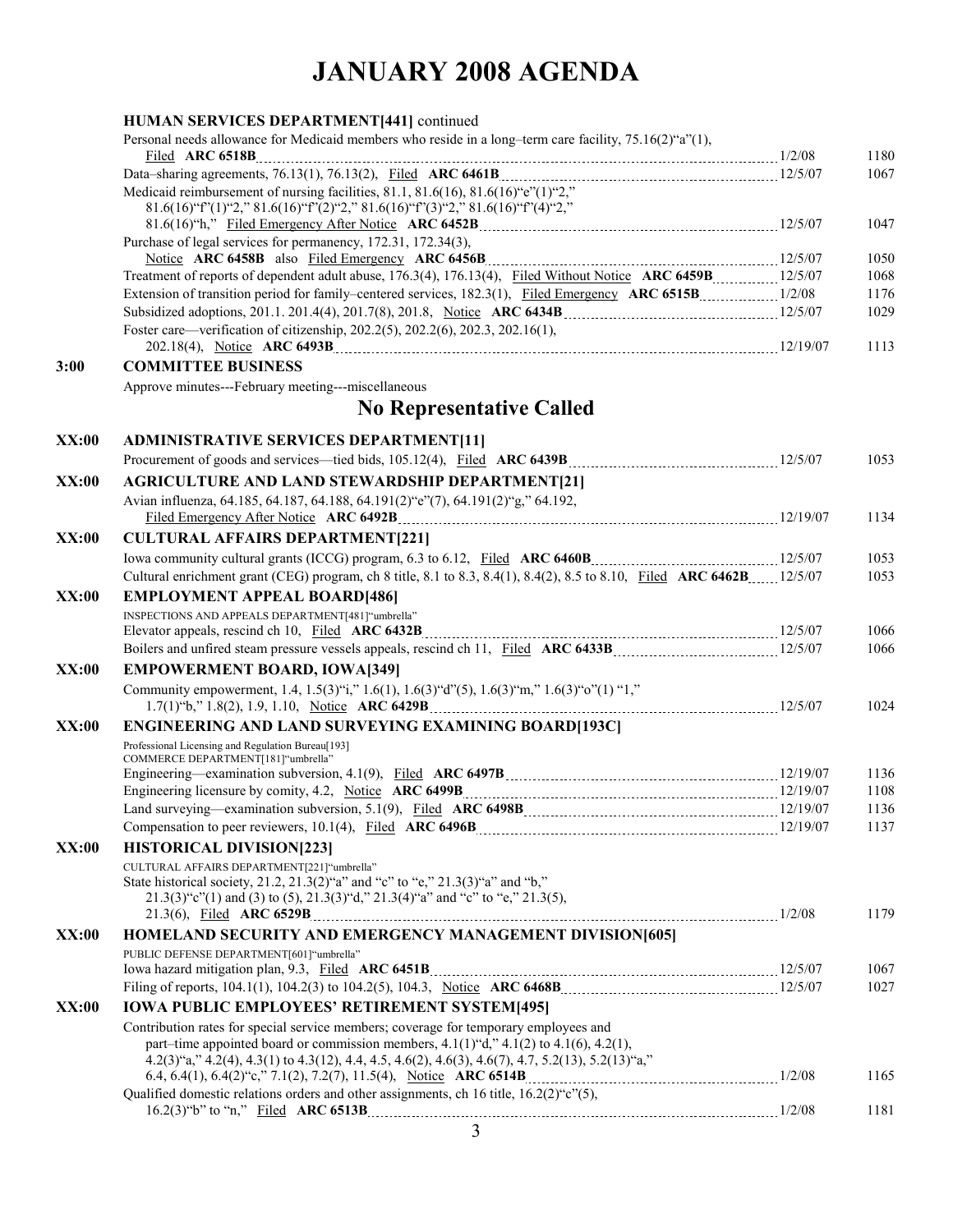| <b>XX:00</b> | <b>LABOR SERVICES DIVISION[875]</b>                                                                                                                             |              |
|--------------|-----------------------------------------------------------------------------------------------------------------------------------------------------------------|--------------|
|              | WORKFORCE DEVELOPMENT DEPARTMENT[871]"umbrella"                                                                                                                 |              |
|              | OSHA standards for general industry and construction—adoption by reference,                                                                                     |              |
|              |                                                                                                                                                                 | 1168         |
|              |                                                                                                                                                                 | 1181         |
|              | Boilers and pressure vessels—nonstandard objects, waivers, notice, temporary boilers,                                                                           | 1114         |
|              | imminent danger, 81.10(10), 81.15, 90.2, 90.6(7), 90.8, 90.13, 90.14,                                                                                           |              |
|              |                                                                                                                                                                 | 1115         |
|              | Boilers and pressure vessels, 90.2 to 90.4, 91.16, 92.2(2), 92.3, 93.2, 93.2(2),                                                                                |              |
|              |                                                                                                                                                                 | 1138         |
| <b>XX:00</b> | <b>MEDICINE BOARD[653]</b>                                                                                                                                      |              |
|              | PUBLIC HEALTH DEPARTMENT[641]"umbrella"                                                                                                                         |              |
|              | Fees, 8.4(1)"c, "d," "f" and "g," 8.4(2)"a," 8.4(7), 9.11(3)"a," 9.13(1)"a," 9.13(2)"b,"                                                                        | 1135         |
|              |                                                                                                                                                                 | 1139         |
| <b>XX:00</b> | PHARMACY BOARD[657]                                                                                                                                             |              |
|              | PUBLIC HEALTH DEPARTMENT[641]"umbrella"                                                                                                                         |              |
|              | Fees; changes to references to board and executive secretary, 2.1, 2.3(1), 2.3(3), 2.6, 2.8,                                                                    |              |
|              | 2.9(4), 2.11, 2.12(2), 2.14, 3.1, 3.10(1), 3.10(2), 3.10(4), 3.29, 8.12 <sup>*</sup> 3," 8.34(1), 8.34(2) <sup>*</sup> a," <sup>*</sup> d" and <sup>*</sup> e," |              |
|              | 8.35(4), 10.2, 10.3, 10.3(1), 10.12(8), 10.37(1), 10.39, 12.7(1), 12.7(2), 12.7(2) "a," 17.1,                                                                   |              |
|              |                                                                                                                                                                 | 1052         |
|              |                                                                                                                                                                 | 1116         |
|              | Cross–reference corrections, 6.10(2), 7.8(1) "b," 20.6(1), 20.8(1), 20.9(2), 20.10(6), Notice ARC 6438B12/5/07                                                  | 1046         |
|              | Pharmacy practice—hospitals and long-term care facilities, 7.7, 7.8(3), 7.8(14), 23.9(4),                                                                       | 1120         |
|              |                                                                                                                                                                 | 1070         |
|              | Automated medication distribution systems and telepharmacy services, ch 9, Notice ARC 6482B  12/19/07                                                           | 1121         |
|              |                                                                                                                                                                 | 1129         |
| XX:00        | PROFESSIONAL LICENSURE DIVISION[645]                                                                                                                            |              |
|              | PUBLIC HEALTH DEPARTMENT[641]"umbrella"                                                                                                                         |              |
|              | Physical therapy, 200.3, 200.5(2), 200.6(1) "e," "f," "h," and "i," 200.6(4), 200.6(5) "i,"                                                                     |              |
|              |                                                                                                                                                                 | 1139         |
|              | Sign language interpreting and transliterating—examination, 361.2(1) "d"(4) and (5), Notice ARC 6487B12/19/07                                                   | 1131         |
| XX:00        | PUBLIC HEALTH DEPARTMENT[641]                                                                                                                                   |              |
|              |                                                                                                                                                                 | 1070         |
|              |                                                                                                                                                                 | 1071         |
|              | Financial assistance to eligible end-stage renal disease patients, rescind ch 111,                                                                              |              |
|              |                                                                                                                                                                 | 1071<br>1071 |
| XX:00        | Scope of practice review committees, rescind ch 194, Filed Without Notice ARC 6465B [12/5/07] 12/5/07<br><b>REAL ESTATE COMMISSION[193E]</b>                    |              |
|              | Professional Licensing and Regulation Bureau[193]                                                                                                               |              |
|              | COMMERCE DEPARTMENT[181]"umbrella"                                                                                                                              |              |
|              | Definition of "electronic format"; trust accounts and closings, 2.1, 13.2(2), 13.5,                                                                             |              |
|              |                                                                                                                                                                 | 1132         |
| <b>XX:00</b> | REAL ESTATE APPRAISER EXAMINING BOARD[193F]                                                                                                                     |              |
|              | Professional Licensing and Regulation Bureau[193]<br>COMMERCE DEPARTMENT[181]"umbrella"                                                                         |              |
|              | Certification; registration; continuing education, $5.1(1)$ "c," $6.1(1)$ "c," $11.2(4)$ , $11.2(9)$ , $11.3(1)$ ,                                              |              |
|              |                                                                                                                                                                 | 1182         |
|              |                                                                                                                                                                 | 1182         |
| XX:00        | <b>STATE PUBLIC DEFENDER[493]</b>                                                                                                                               |              |
|              | INSPECTIONS AND APPEALS DEPARTMENT[481] "umbrella"                                                                                                              |              |
|              |                                                                                                                                                                 | 1072         |